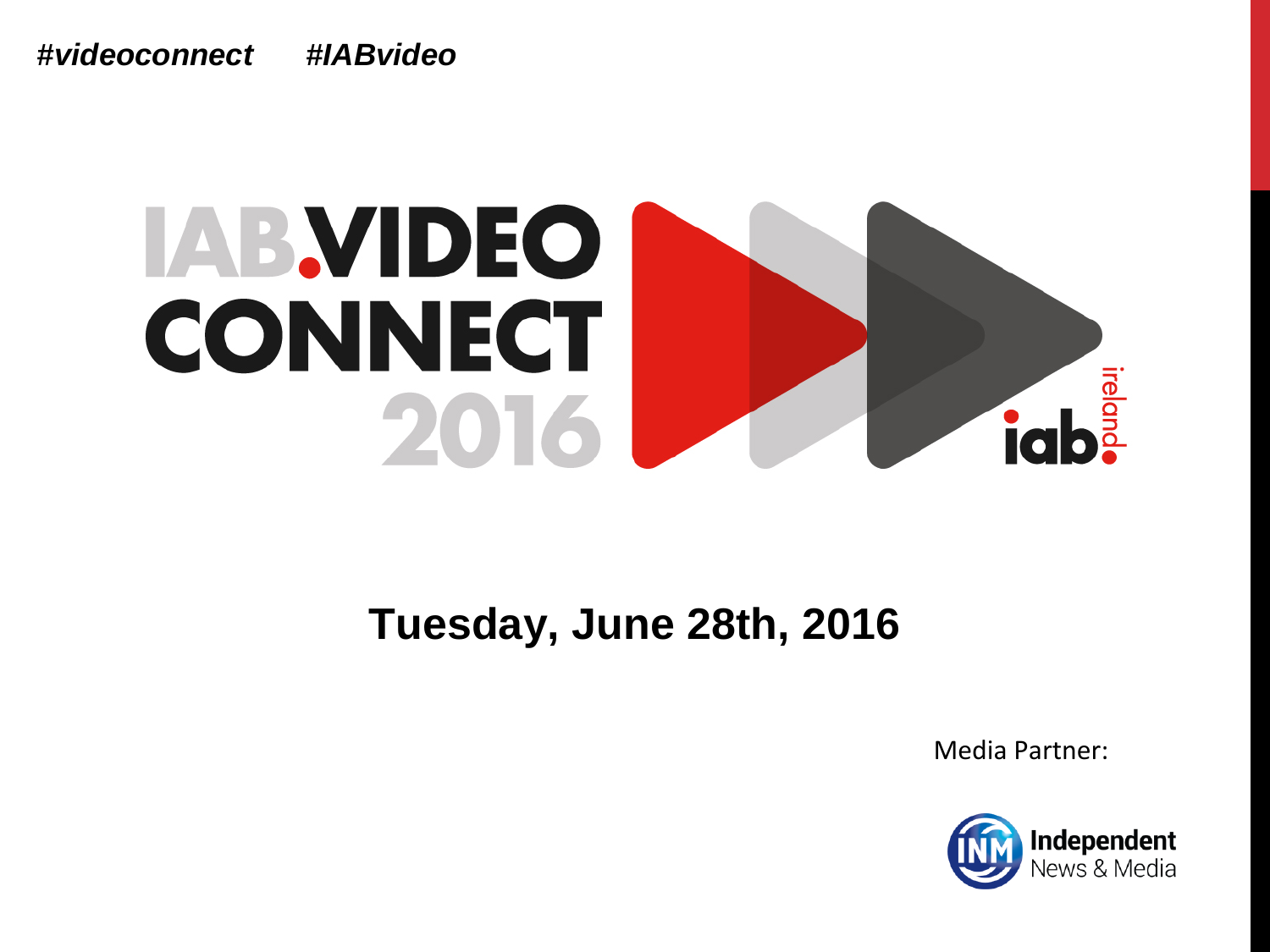#### IAB Ireland Online Adspend H1 2015





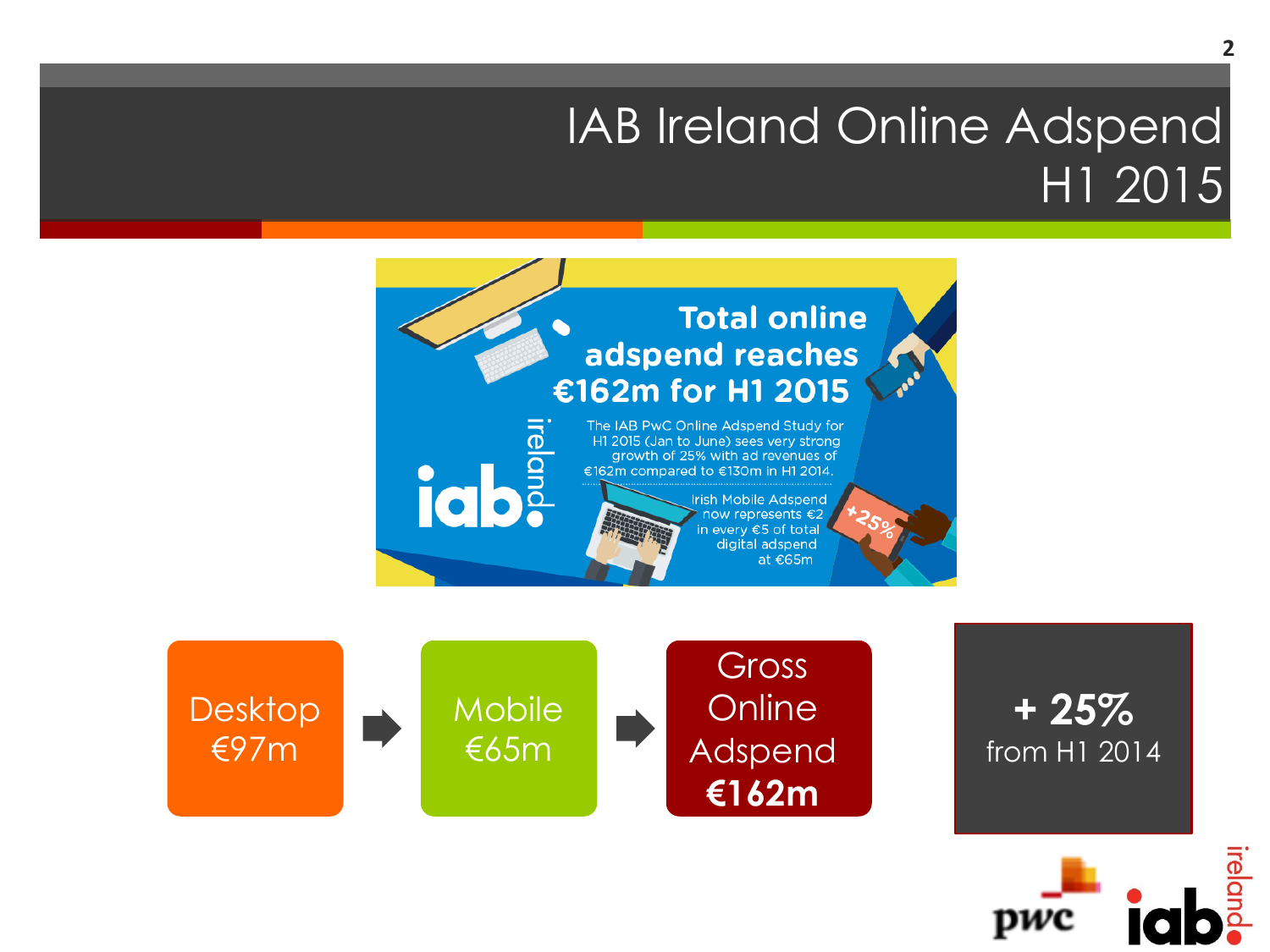### YoY growth rates for digital formats

#### *Please note the formats are not mutually exclusive - there is some overlap \* Includes Social VOD \*\* Includes Social and VOD All growth figures are cross-platform*

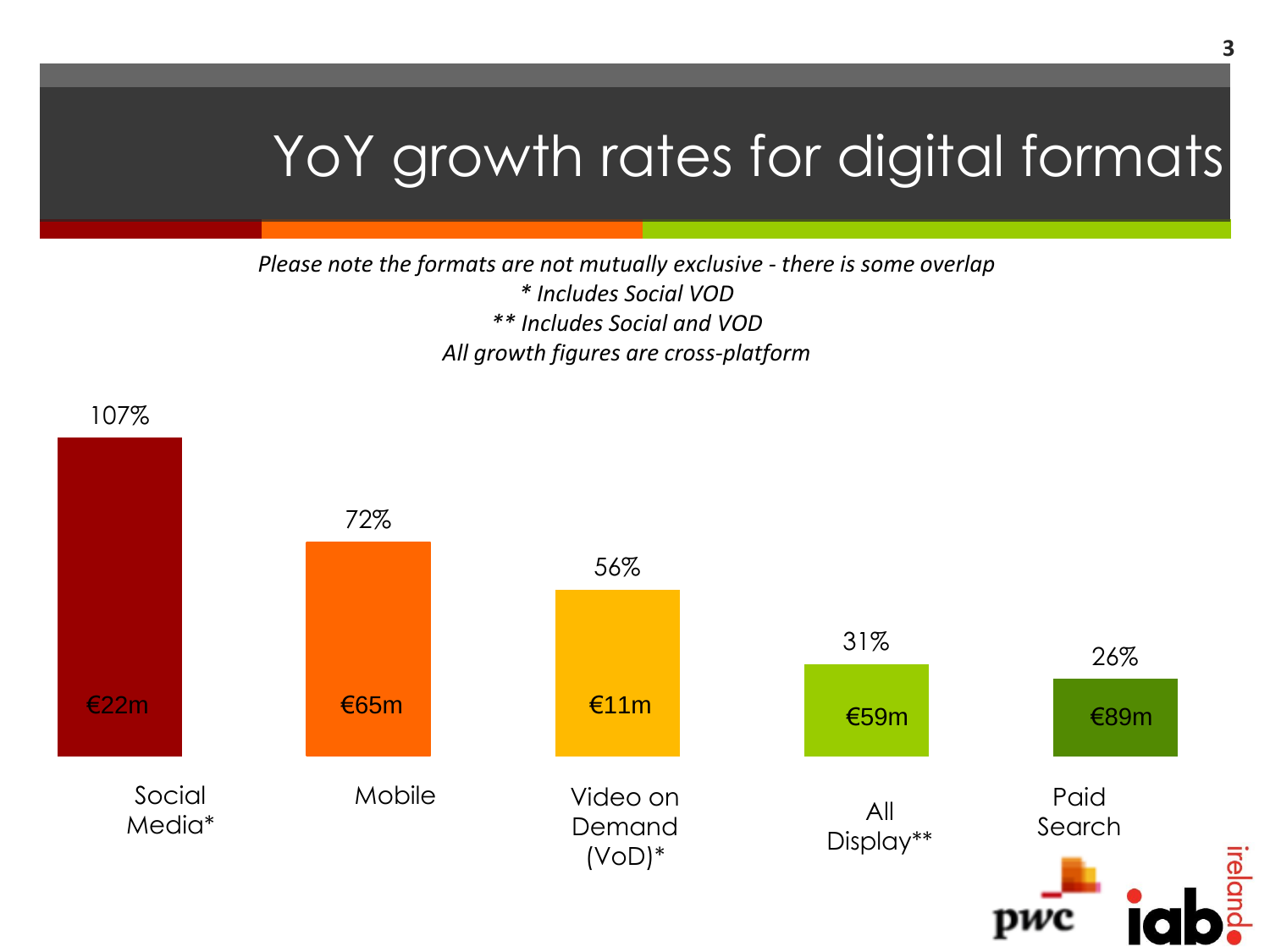## IAB Ireland Priorities 2016

- 1) **Viewable Impressions JIC (Joint Industry Committee)**
- 2) **Counter Ad Blocking Initiatives**

Viewable Impressions Irish JIC (Joint Industry Committee)

IAB EU Ad Blocking **Taskforce** 

> IAB Global **Advertising Charter**

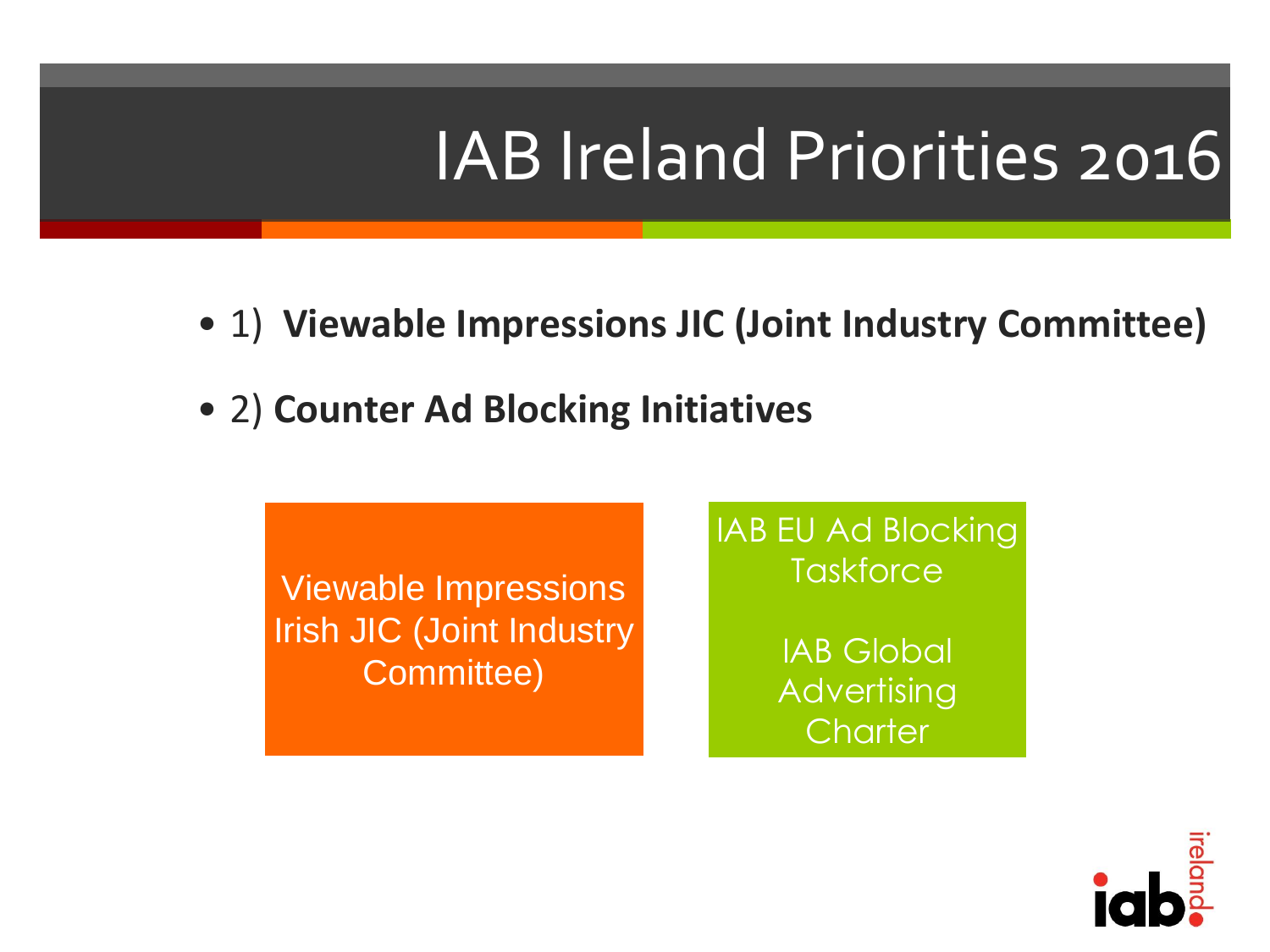## Context For Viewable Impressions JIC



- Standardised VI measurement is a priority for IAB, EACA & WFA
- IAB Europe, EACA and WFA VI Steering Group set up
- National IABs represented on this steering group by IAB Ireland CEO
- IAB Ireland VI JIC comprises representatives from IAB Ireland, AAI and IAPI and is aligning itself with the European framework

**Online measurement next task for JIC**



EACA: European Association of Communications Agencies WFA: World Federation of Advertisers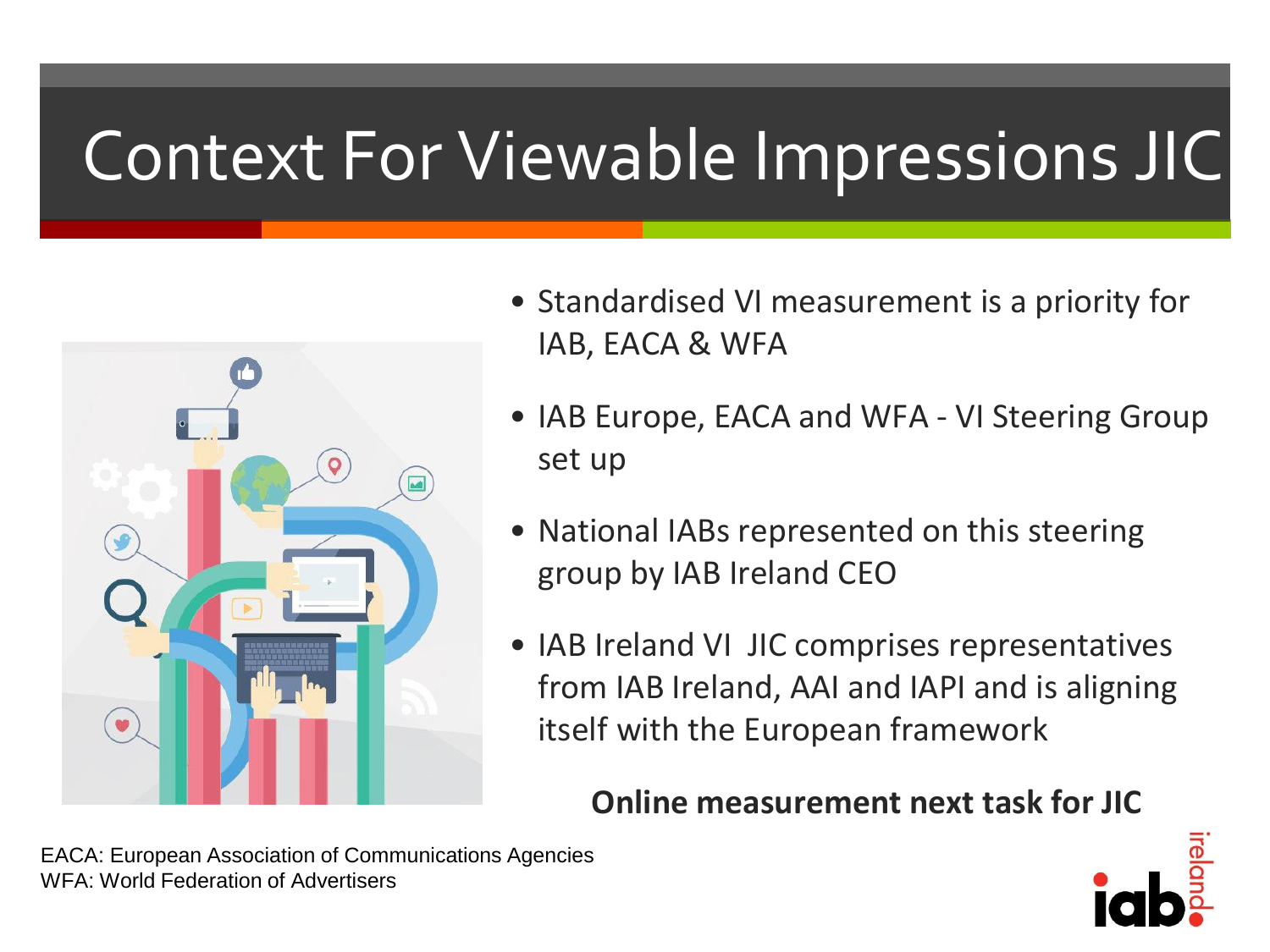# Context for IAB Ad Blocking Initiatives

**IAB Ireland Ad Blocking Research 2016** : Insights of user experience and publisher data on usage level - Infield - July Publication - September

#### *A* IAB AD BLOCKING INTITIATVES

a) **LEAN**: Light, Encrypted, Ad Choices, Non-Intrusive ads

Q4 2016 Rollout of 1st phase of compliant formats

b) **DEAL** -Detect, Explain, Ask, Lift

Ad Blocking Detection Software freely available to IAB Members, publishers to engage with users re value exchange



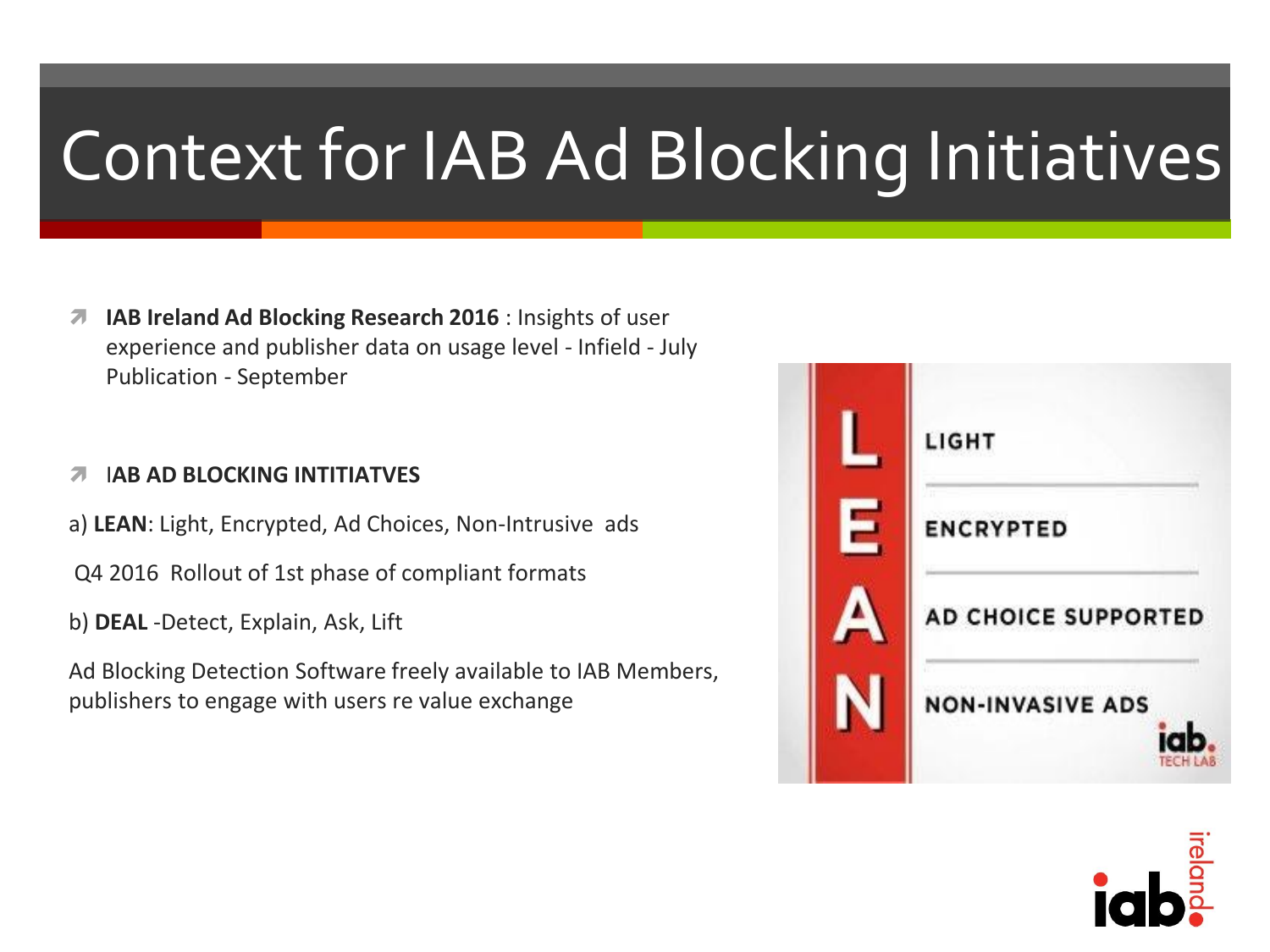# IAB Global Ad Charter

**IAB GLOBAL Ad Charter** : High Level Principles delivering digital advertising that is respectful of the User. The Charter incorporates LEAN & DEAL, rolling out to the key stakeholders in digital ad industry, annual report will track progress Charter's progress

**Global Ad Charter : IAB Ireland Update: 6 PUBLISHERS SIGNED UP:**